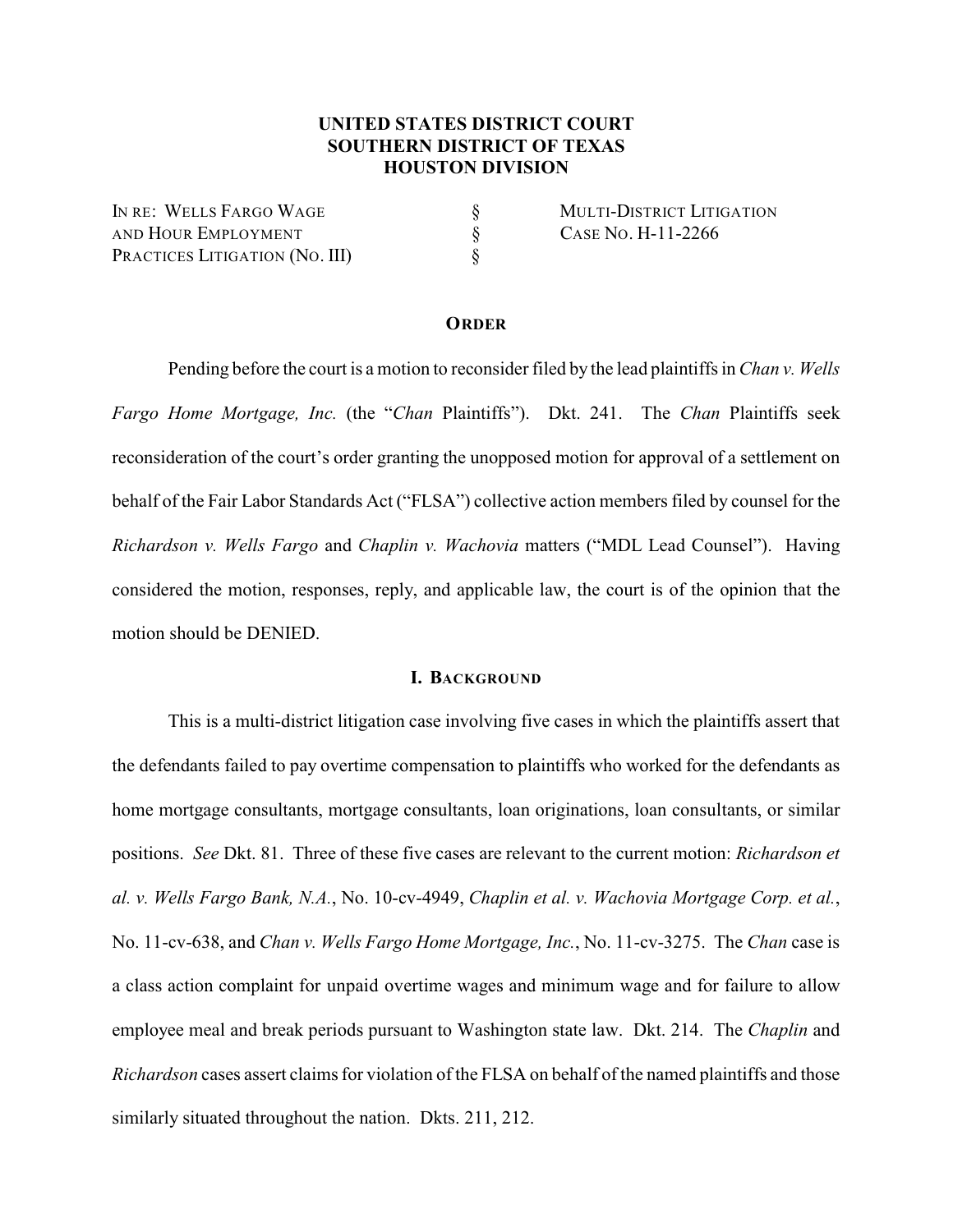The court conditionally certified nationwide collective action classes of plaintiffs in *Chaplin* and *Richardson*. Dkt. 81. The court approved a notice of collective action, which was mailed to current and former mortgage loan officers employed by defendants Wells Fargo or Wachovia during the relevant time periods. Dkt. 233. Following the notice period, approximately 4,487 opt-in plaintiffs returned consent to join forms and became members of the FLSA collective action.<sup>1</sup> Id.

Following a two-day mediation, the parties agreed to settle the federal and state wage-andhour claims of the plaintiffs who opted in to the *Richardson* and *Chaplin* classes (with the exception listed in footnote 1). *Id.* Under this settlement, each settling plaintiff will receive a proportionate share of the settlement fund according to a formula that takes into account the person's tenure and compensation. *Id.* The average gross per capita recovery for each settling plaintiff is \$3,343. *Id.* In exchange for these funds, the defendants required a release. *Id.* The release includes " any claims derived from or based upon or related to or arising out of the same factual predicate of the *Richardson* Complaint and the *Chaplin* Complaint, whether known or unknown . . . ." Dkt. 233-1. It releases claims that "arise from the same factual predicate . . . whether under the [FLSA] or state wage and hour laws." *Id.*

MDL Lead Counsel filed an unopposed motion for approval of the settlement on March 25, 2014, and a corrected motion for approval on March 27, 2014.<sup>2</sup> Dkts. 232, 233. On March 31, 2014,

A separate notice was sent to members of a class of plaintiffs in *Lofton et al. v. Wells Fargo* <sup>1</sup> *Bank*, and 1,516 mortgage loan officers who were members of the *Lofton* class also elected to join this case. Dkt. 233. These opt-in plaintiffs are not relevant to the instant motion because the settlement to which the *Chan* Plaintiffs object does not include the opt-in plaintiffs who were also members of the *Lofton* class. *See id.*

 $\degree$  The motion was originally scheduled to be filed on January 31, 2014, and the hearing was to take place on March 7, 2014. Dkt. 231. The parties, however, agreed to a later date to submit the proposed settlement to the court, and the hearing was reset to a later date.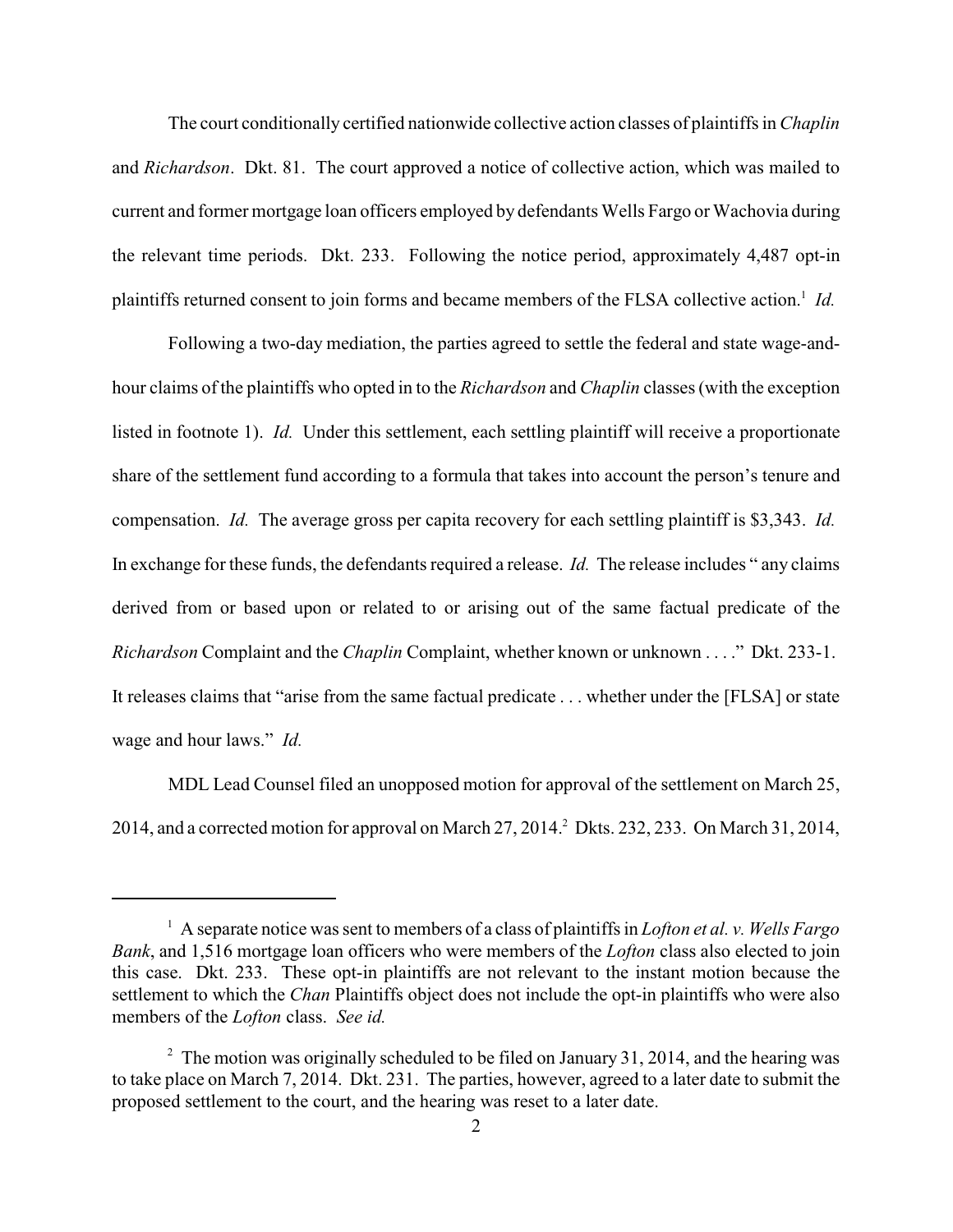th *Chan* Plaintiffs filed objections to the proposed settlement. Dkt. 234. The *Chaplin* and *Richardson* plaintiffs and the defendants both filed responses to the objections on April 3, 2014. Dkts. 235, 236. The hearing to approve the settlement was held on April 4, 2014. Dkt. 238. MDL Lead Counsel, the defendants' counsel, and counsel for the *Chan* Plaintiffs appeared and presented arguments. The defendants and MDL Lead Counsel argued that the *Chan* Plaintiffs did not have standing to object to the settlement, as the named plaintiffs did not opt in to the FLSA collective action and no case had been certified in *Chan*. The court agreed that the *Chan* Plaintiffs lacked standing and otherwise agreed that the settlement was fair and reasonable. The court issued an order granting the motion to approve the settlement on April 4, 2014. Dkt. 239.

The *Chan* Plaintiffs now request that the court reconsider this order, arguing that they did not have sufficient time to fully develop their argument prior to the hearing, that they have standing due to a fiduciary duty to the putative class members, and that the class notice in this case violated due process because it did not apprise the Washington opt-in plaintiffs that they may be giving up their Washington state-law claims. Dkt. 241. The *Chan* Plaintiffs seek permission to interview Washington opt-in plaintiffs to determine if they had full knowledge and understood the consequences of what they would be releasing. *Id.* The *Chan* Plaintiffs also assert that the court erred in approving the settlement because it did not enter an order of final certification of the collective action and that it could not have issued a final certification order because the named plaintiffs are not similarly situated to the Washington opt-in plaintiffs. *Id.*

## **II. LEGAL STANDARD**

The Federal Rules of Civil Procedure do not specifically provide for a motion for reconsideration, but courts in the Fifth Circuit may treat motions for reconsideration as either a Rule 59(e) motion to alter or amend judgment or a Rule 60(b) motion for relieffrom judgment. *Shepherd*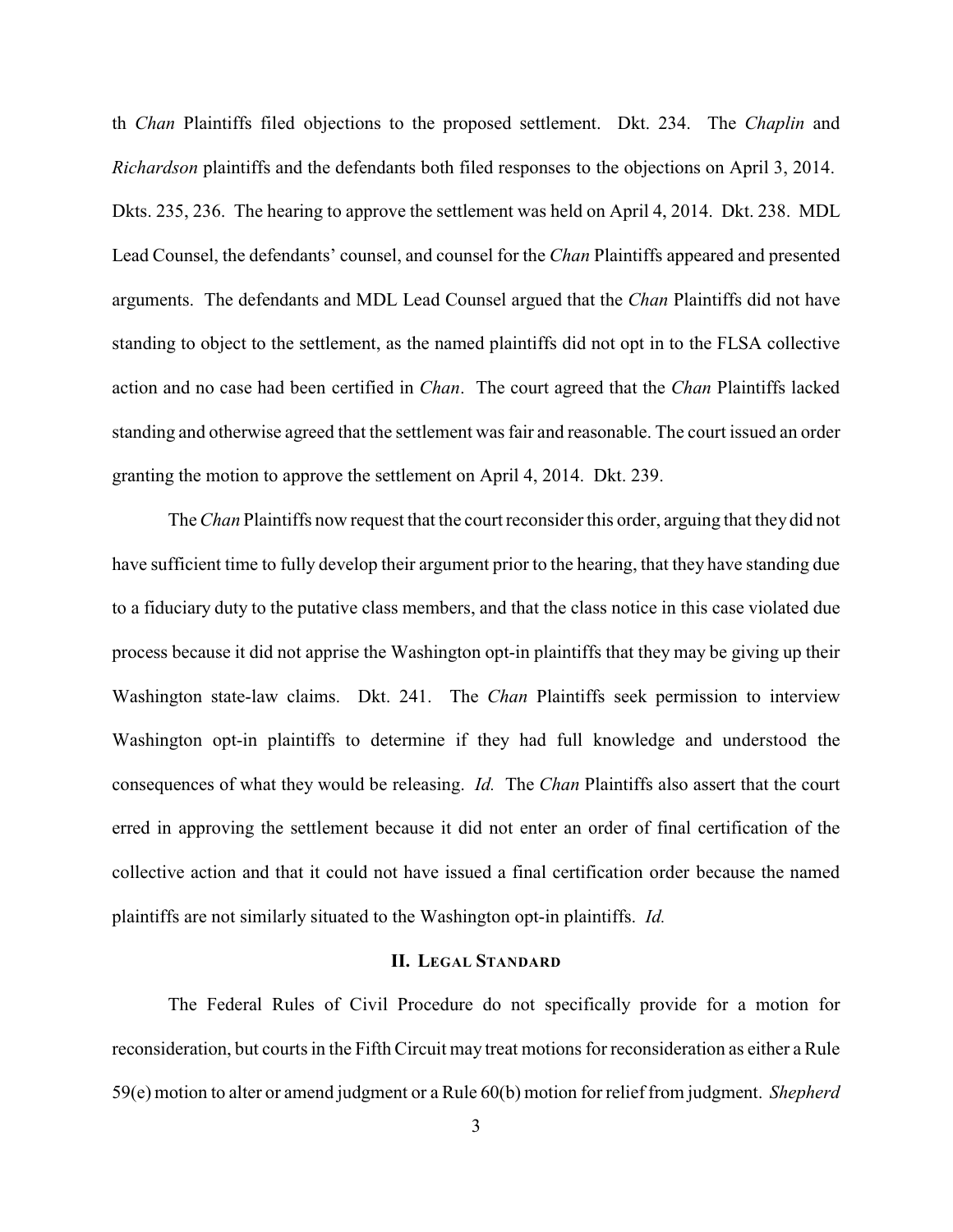*v. Int'l Paper Co.*, 372 F.3d 326, 328 n.1 (5th Cir. 2004). If the motion is filed within twenty-eight days of the entry of the order that the party wants reconsidered, the motion to reconsider is treated as a Rule 59(e) motion. Fed. R. Civ. P. 59(e) (allowing a party to alter or amend a judgment "no later than 28 days after the entry of judgment"); *Shepherd*, 372 F.3d at 328 n.1 (stating this rule but relying on the ten-day period in the former Rule 59(e) rather than twenty-eight day period adopted in 2009);. Otherwise, it is considered a Rule 60(b) motion. *Shepherd*, 372 at 328 n.1. Here, the motion was filed within twenty-eight days of the order.

A motion to reconsider pursuant to Rule 59(e) "is not the proper vehicle for rehashing evidence, legal theories, or arguments that could have been offered or raised before the entry of judgment." *Templet v. HydroChem Inc.*, 367 F.3d 473, 479 (5th Cir. 2004) (citing *Simon v. United States*, 891 F.2d 1154, 1159 (5th Cir. 1989)). Rather, Rule 59(e) allows parties "to correct manifest errors of law or fact or to present newly discovered evidence." *Waltman v. Int'l Paper Co.*, 875 F.2d 468, 473 (5th Cir. 1989). "Reconsideration of a judgment after its entry is an extraordinary remedy that should be used sparingly." *Templet*, 367 F.3d at 479. An "unexcused failure to present evidence available at the time of . . . judgment provides a valid basis for denying a subsequent motion for reconsideration." *Id.* (citing *Russ v. Int'l Paper Co.*, 943 F.2d 589, 593 (5th Cir. 1991)).

#### **III. ANALYSIS**

First, the court must determine whether it may reconsider the order approving the settlement under Rule 59(e). Defendants and MDL Lead Counsel urge that the *Chan* Plaintiffs have presented no manifest error of law or new evidence that could not have been presented at the time of the original objections. Dkts. 245, 246. The *Chan* Plaintiffs argue that the short timeframe between the filing of the proposed settlement and the hearing did not allow them to fully develop their arguments. Dkt. 241. The court finds the *Chan* Plaintiffs have provided a sufficient excuse for not fully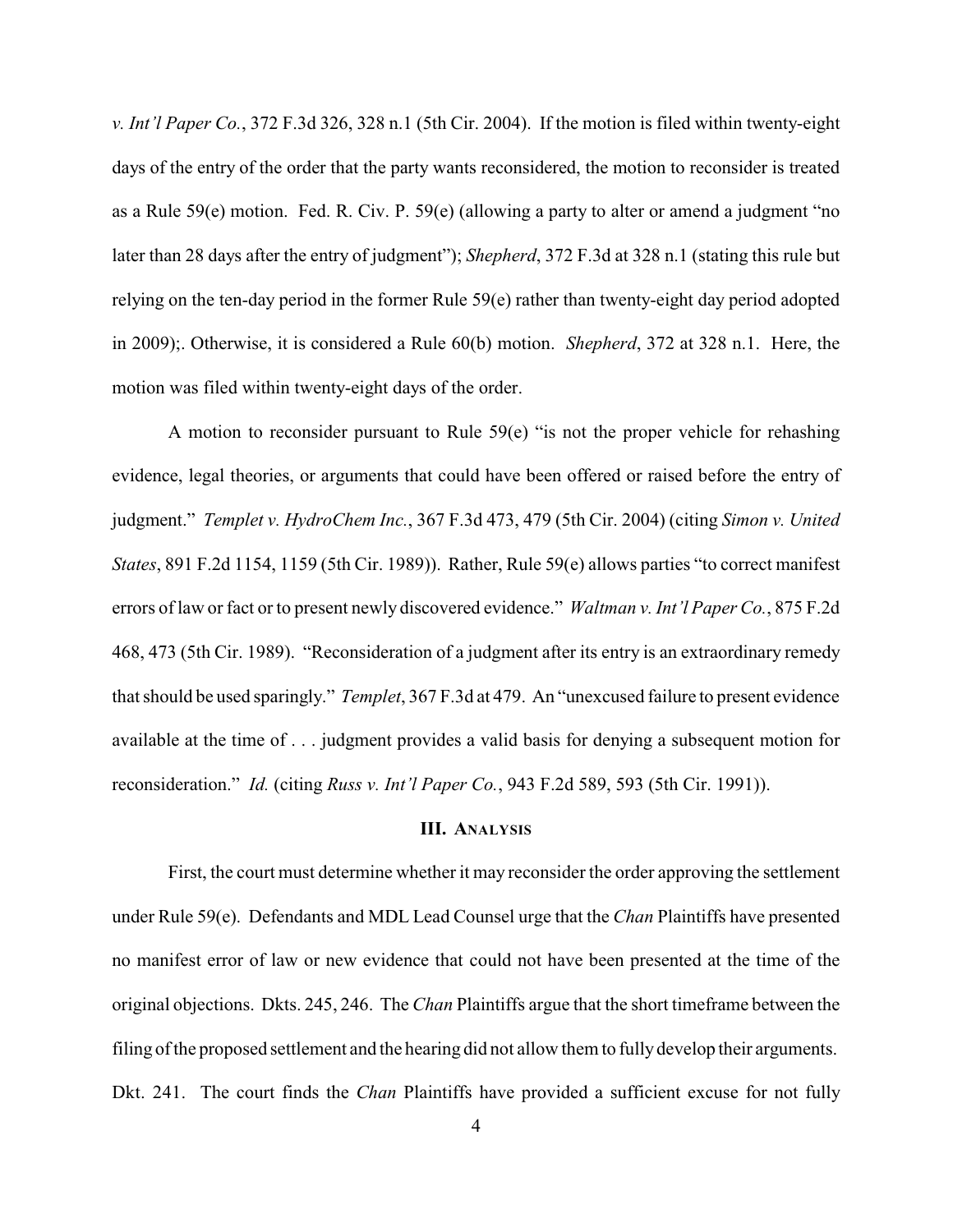developing their arguments prior to the hearing. The court therefore turns to whether there was a manifest error of law in its approval of the settlement.

## **A. Standing**

During the hearing for the approval of the settlement, the court overruled the *Chan* Plaintiffs' objection to the settlement, primarily because the *Chan* Plaintiffs lacked standing to object. The *Chan* Plaintiffs assert that they had standing and the court's finding to the contrary is a manifest error of law. Dkt. 241. MDL Lead Counsel and the defendants argue that the *Chan* Plaintiffs do not have standing to object to the settlement because they are not parties to the settlement and, since no class has been certified in the *Chan* case, they do not represent any parties to the settlement. Dkts. 245, 246. The *Chan* Plaintiffs argue that they have standing to challenge the settlement in this case because, having asserted a claim for a Rule 23 class action, the *Chan* Plaintiffs have a fiduciary duty to all members of the putative class to raise matters bearing on the interests of putative class members even prior to class certification. Dkt. 241. The *Chan* Plaintiffs assert that the settlement is against the interests of the Washington opt-in plaintiffs, who are also members of the *Chan* putative class, because it releases wage-and-hour claims asserted under Washington state law in addition to the FLSA claim.

The *Chan* Plaintiffs cite the following cases in support of their argument that they have standing to challenge the settlement: *Roper v. Consure, Inc.*, 578 F.2d 1106, 1110 (5th Cir. 1978); *Payne v. Travenol Labs., Inc.*, 673 F.2d 798, 814 (5th Cir. 1982); *Susman v. Lincoln Am. Corp.*, 587 F.2d 866, 871 (7th Cir. 1978); *Shelton v. Pargo, Inc.*, 582 F.2d 1298, 1305 (4th Cir. 1978); *Boles v. Moss Codilis, L.L.P.*, No. 10-1003, 2011 WL 4345289, at \*2 (W.D. Tex. Sept. 15, 2011); *Schnick v. Berg*, No. 03-5513, 2004 WL 856298, at \*5 (S.D.N.Y. Apr. 20, 2004), *aff'd* 430 F.3d 112 (2d Cir. 2005); *Liles v. Am. Corrective Counseling Servs., Inc.*, 201 F.R.D. 452, 455 (S.D. Iowa 2001); *Berry*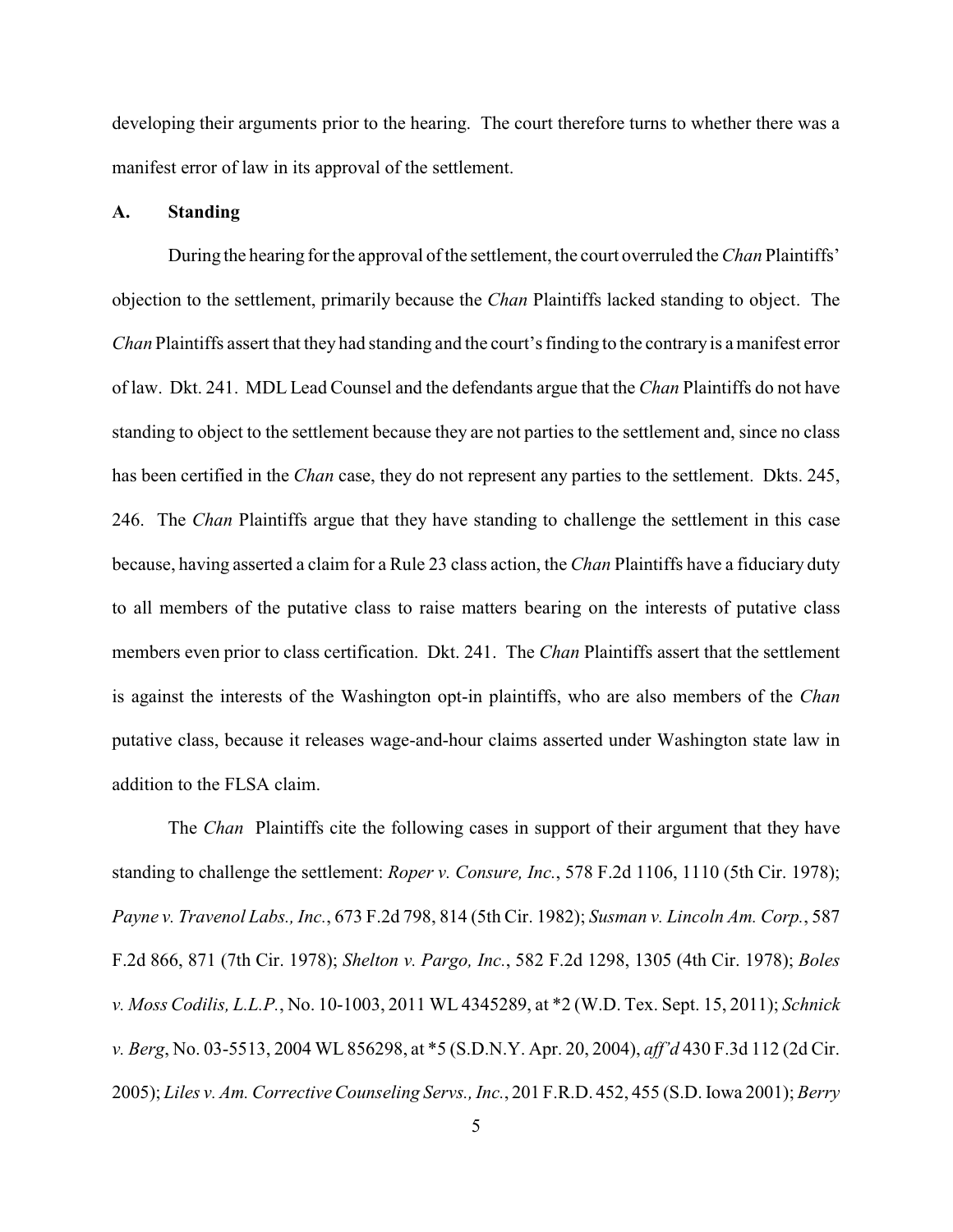*v. Pierce*, 98 F.R.D. 237, 242 (E.D. Tex. 1983); *Jaurigui v. Ariz. Bd. of Regents*, 82 F.R.D. 64, 65 (D. Ariz. 1979); *Rothman v. Gould*, 52 F.R.D. 494, 496 (S.D.N.Y. 1971); *Johnson v. U.S. Bank Nat'l Ass'n*, 276 F.R.D. 330, 332 (D. Minn. 2011); *White v. OSI Collection Servs., Inc.*, No. 01-1343, 2001 WL 1590518, at \*6 n.9 (E.D.N.Y. Nov. 5, 2001); *Gardner v. Westinghouse Broad. Co.*, 559 F.2d 209, 219 (3d Cir. 1977) (Seitz, C.J., concurrence), *aff'd* 437 U.S. 478 (1978); and *U.S. Parole Comm'n v. Geraghty*, 445 U.S. 388, 403 (1980). All of these cases except *Payne* can be divided into two groups—cases relating to offers of judgment to the named plaintiffs prior to certification and cases that generally discuss the duties of the representative plaintiffs prior to certification of a class action. It is unclear why the *Chan* Plaintiffs cited *Payne*.

The main case in the first category of cases is *Roper*. In *Roper*, the Fifth Circuit noted that "[b]y the very act of filing a class action, the class representatives assume responsibilities to members of the class." *Roper*, 578 F.2d at 1110. The concern in that case was that a dismissal prior to class certification that satisfied the claims of the named class members would prejudice putative class members. *Id.* The courts in *Susman*, *Shelton*, *Boles*, *Liles*, *Berry, Johnson*, and *White* faced similar concerns. *Susman*, 587 F.2d at 870–71 ("'The notion that a defendant may short-circuit a class action by paying off the class representatives either with their acquiescence or, as here, against their will, deserves short shrift. Indeed, were it so easy to end class actions, few would survive.'" (quoting *Roper*, 578 F.2d at 1110)); *Shelton*, 582 F.2d at 1304–05 (holding that the named plaintiffs "may not abandon the fiduciary role they assumed at will . . . if prejudice to the members of the class they claimed to represent would result . . . ."); *Boles*, 2011 WL 4345289, at \*2 ("It is therefore well settled that a case cannot be mooted by an offer of judgment to the named plaintiff while a timelyfiled motion for class certification is pending."); *Liles*, 201 F.R.D. at 455 ("[D]efendant will not be permitted to force and end to the putative class action" by presenting a Rule 68 offer of judgment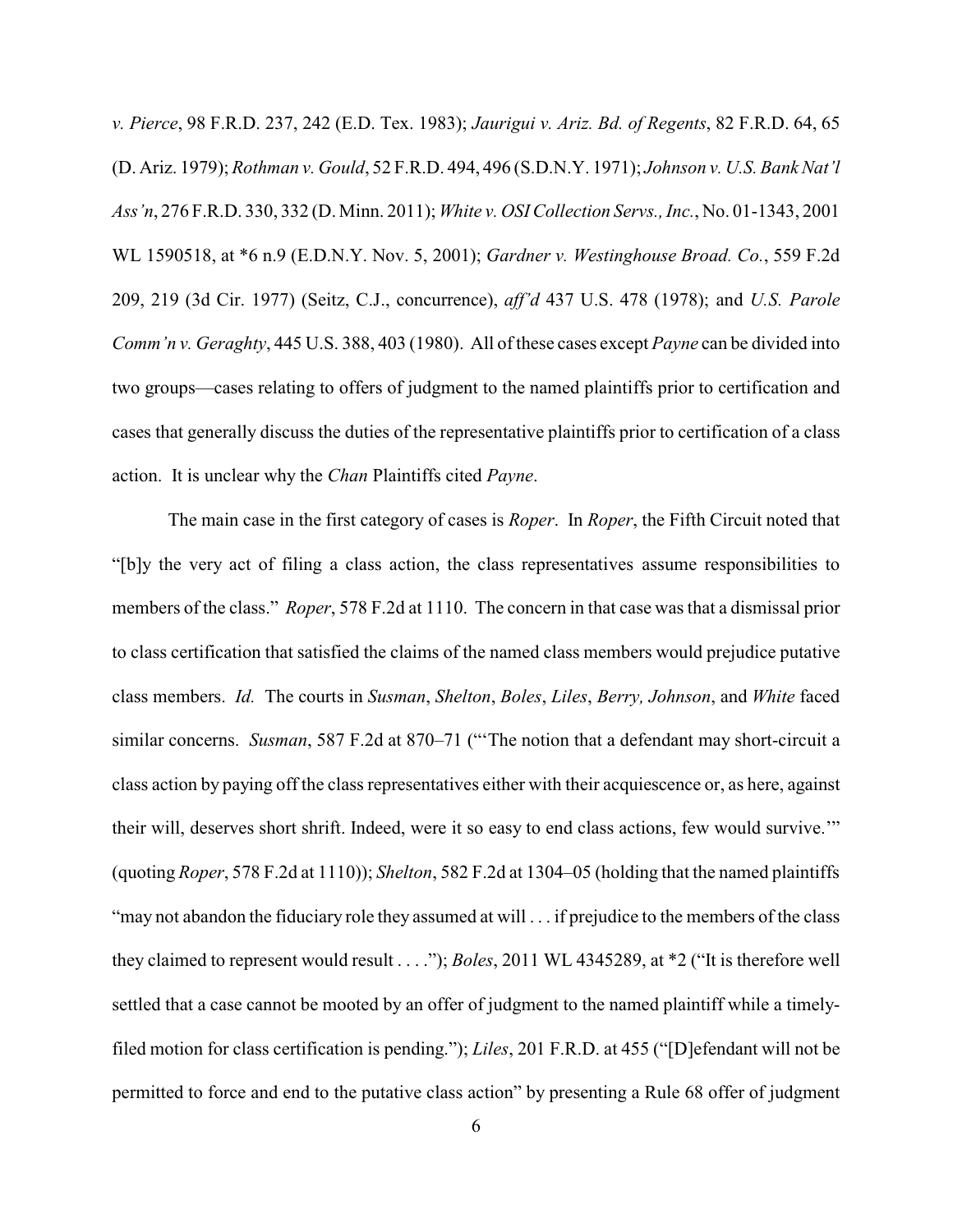to satisfy the named plaintiffs.); *Berry*, 98 F.R.D. at 243 ("Just as defendants should not be permitted to 'pick off' class actions immediately after denial of certification, they should not be permitted to subvert them immediately prior to certification, at least where putative class members manifest in timely fashion their desire to intervene."); *Johnson*, 276 F.R.D. at 332 (noting that the named plaintiff operates in a representative capacity from the moment the class action is commenced and striking a Rule 68 offer of judgment tendered before class certification was decided); *White*, 2001 WL 1590518, at  $*6$  (finding that an offer of judgment did not moot the named plaintiff's claims because the "application of the mootness exception . . . [was] essential to prevent the race to the courthouse from entirely circumventing and stymieing the class action mechanism"). The general rule, announced in *Roper*, is that a defendant may not "short-circuit a class action by paying off the class representatives." *Roper*, 578 F.2d at 1110.

Importantly, in *Shelton*, the court noted that "[h]ad the appellees been other than the representative parties, there would be no objection to a voluntary settlement of their claim." *Shelton*, 582 F.2d at 1305. The court's main concern was the named plaintiffs using "the class action procedure for their personal aggrandizement." *Id.* In *Schick*, the court explained,

> [P]re-certification class counsel owe a fiduciary duty not to prejudice the interests that putative class members have in their class action litigation. These duties arise because class counsel acquires certain limited abilities to prejudice the substantive legal interests of putative class members even prior to class certification. In electing to put themselves forward as class counsel, they assume the duty of not harming those rights.

*Schick*, 2004 WL 856298, at \*6–\*7 (finding that "the action complained of was beyond the scope" of the fiduciary duty counsel owed to the putative class). Here, it is not the named plaintiffs who are settling, and these cases relating to defendants paying off the named plaintiffs so that the class action cannot proceed are simply not on point. There is no concern that the *Chan* Plaintiffs are taking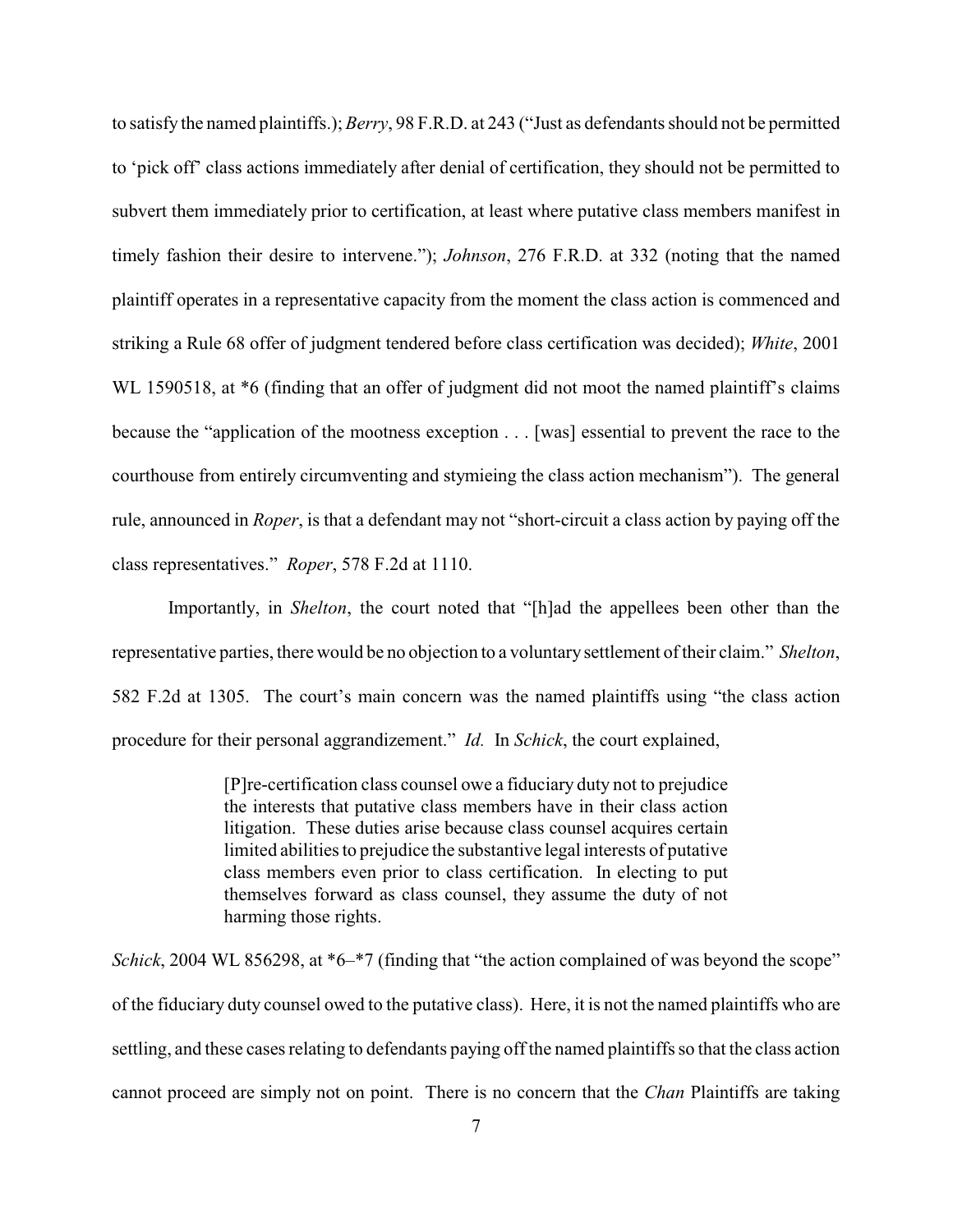actions that prejudice the substantive rights of these individuals as the Washington opt-in plaintiffs elected to join the FLSA suit and designated the representative plaintiffs in *Richardson* and *Chaplin* as their agents. *See, e.g.*, Dkt. 230-1 (consent form). While the *Chan* Plaintiffs have a fiduciary duty to, essentially, do no harm to the substantive rights of the putative class members, they do not have an affirmative duty to protect the class members from the actions of the counsel and representative plaintiffs in another case that the putative plaintiffs voluntarily elected to join.

In the second category of cases cited bythe *Chan* Plaintiffs, the courts more generally discuss the duties of class counsel and representative plaintiffs in the Rule 23 context. The *Jaurigui* court was considering whether the named plaintiff adequately represented the putative class and merely recited the rule that representative parties must act in the best interest of absent class members, examine the decisions of counsel, and play an active role in the litigation. *Jaurigui*, 82 F.R.D. at 65. The *Rothman* court was considering whether to allow a named plaintiff and his counsel to resign, and the court would not allow them to withdraw absent notice to the putative plaintiffs. *Rothman*, 52 F.R.D. at 496. In *Geraghty*, the U.S. Supreme Court considered whether the named plaintiff had a personal stake sufficient to appeal a class certification decision even though the named plaintiff's claim had expired. The Court stated that the rights afforded to the class representative are "analogous to the private attorney general concept." *Geraghty*, 445 U.S. at 403. The Court held that the named plaintiff may appeal the denial of the class certification ruling, but instructed that a "named plaintiff whose claim expires may not continue to press the appeal *on the merits* until a class has been properly certified." *Id.* at 404 (emphasis added).

These cases accentuate that a "class representative stands in a special relationship to members of the class, and there is nothing that would cast doubt on the representative's ability to protect the interests of the class." *Boles*, 2011 WL 4345289, at \*2. However, a "client-lawyer relationship with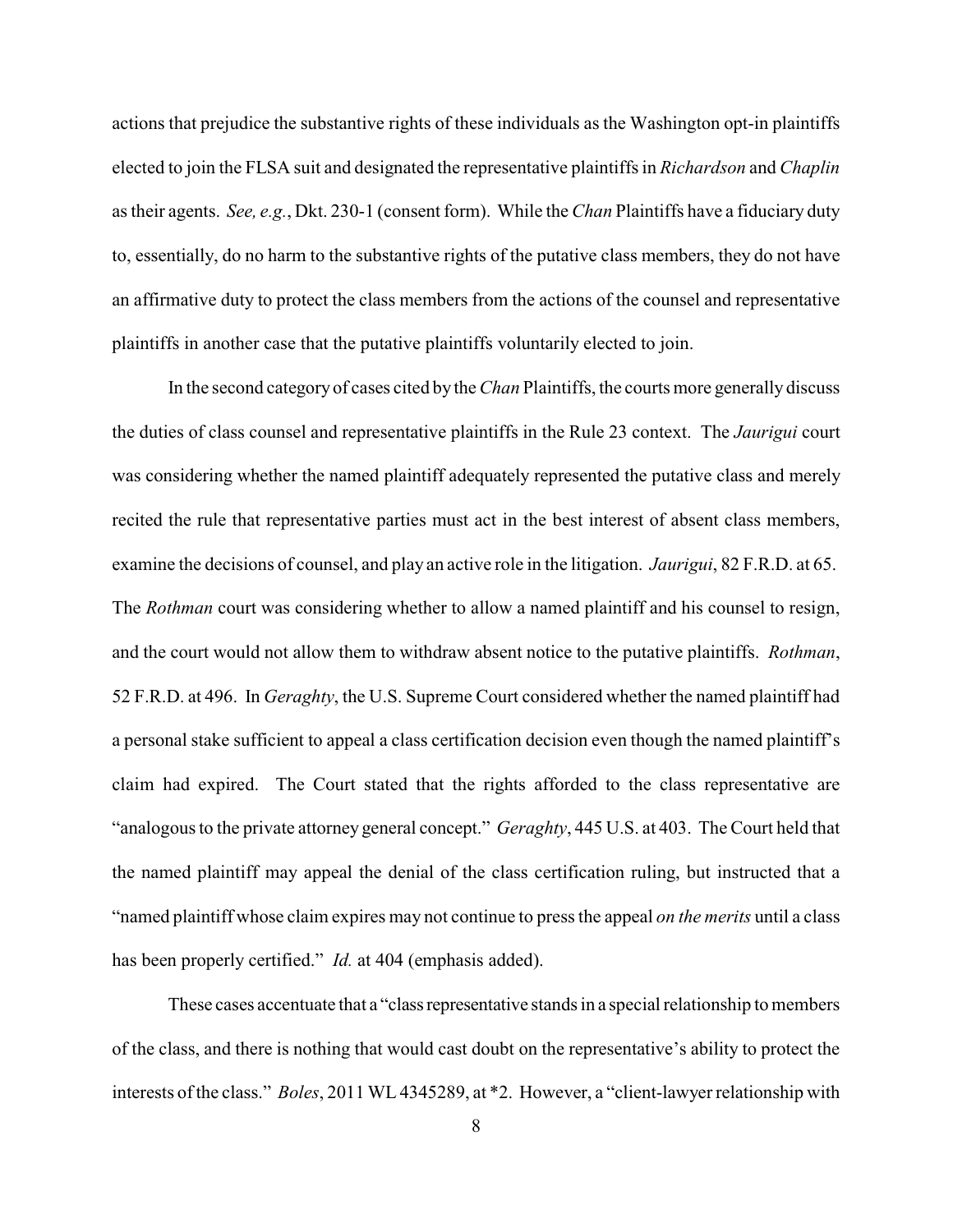a potential member of the class does not begin until the class has been certified and the time for opting out by a potential member of the class has expired." *In re Katrina Canal Breaches Consolidated Litig.*, No. 05-4182, 2008 WL 4401970, at \*3 (E.D. La. Sept. 22, 2008) (discussing ABA Comm. on Ethics & Prof'l Responsibility, Formal Op. 07-445, at 3 (2007)); *see Altier v. Worley Catastrophe Response, LLC*, Nos. 11-241 & 11-242, 2012 WL 161824, at \*11 (E.D. La. Jan. 18, 2012) (determining that the named plaintiffs in a state court class action did not represent the members of the putative class who had already elected to proceed with their FLSA claims in federal court and were represented by counsel in the FLSA case). Here, all of the individuals who will be bound by the settlement to which the *Chan* Plaintiffs object chose to be represented by lead counsel in the *Richardson* and *Chaplin* cases. The *Chan* class has not been certified. The relevant lawyerclient relationship is the relationship between MDL Lead Counsel and the opt-in plaintiffs. These plaintiffs are represented by counsel of their choice, and the *Chan* Plaintiffs have no standing to interfere with that relationship.

#### **B. Fairness and Reasonableness of Settlement / Due Process**

Even if the *Chan* Plaintiffs had standing to object to the settlement, the court finds that the settlement is a fair and reasonable resolution of a bona fide dispute under the FLSA. The *Chan* Plaintiffs assert that the court used only boilerplate language in approving the settlement and did not provide sufficient detail to make meaningful review possible. Dkt. 248. While the standard cited is for a Rule 23 settlement rather than an FLSA settlement, and "Rule 23 actions are fundamentally different from collective actions under the FLSA**,"** the court nevertheless clarifies why it approved the settlement. First, no party with standing objected to the settlement. Second, the settlement is fair and reasonable because (1) the release appropriately applies only to wage and hour claims and is thus not overly broad; (2) the settlement provides a reasonable recovery for all opt-in plaintiffs;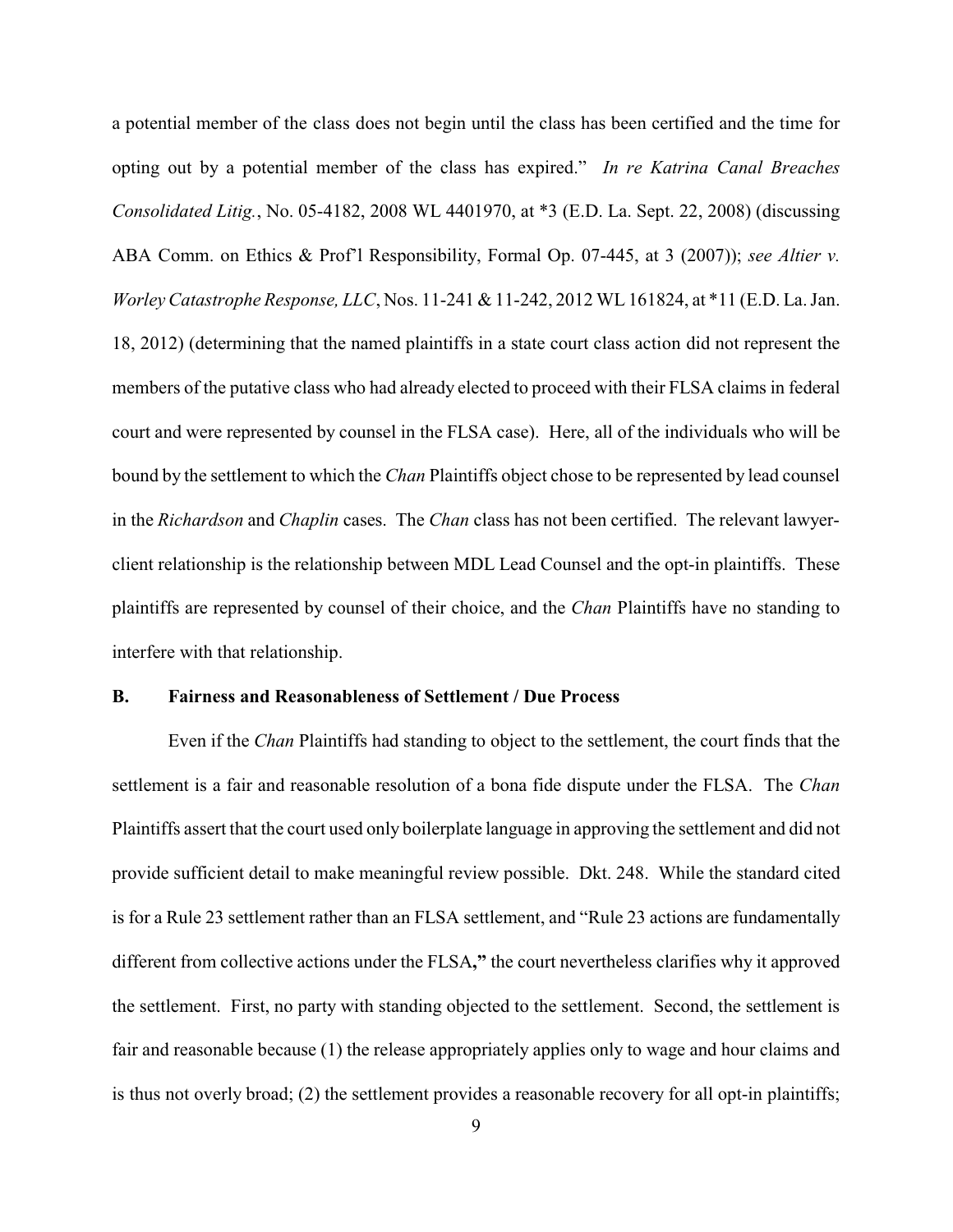(3) the service awards are reasonable considering the level of involvement of the named plaintiffs and the amount of service awards provided in similar litigation; (4) the attorneys' fees awarded are reasonable given the vast level of experience of the attorneys in this case; and (5) the settlement was reached after consultation with the named plaintiffs, who considered the claims of other plaintiffs when agreeing to the settlement. *Genesis Healthcare Corp. v. Symczyk*, U.S. , 133 S. Ct. 1523, 1529 (2013) (acknowledging the differences between Rule 23 class actions and FLSA collective actions and holding that with a collective action "the mere presence of collective-action allegations in the complaint cannot save the suit from mootness once the individual claim is satisfied"); *see In re Stern Overtime Litig.*, No. 07cv118 BTM, 2009 WL 3272872, at \*4 (S.D. Cal. Oct. 9, 2009) (approving a service award of \$15,000 per class representative); *Purdie v. Ace Cash Express, Inc.*, No. 301CV1754L, 2003 WL 22976611, at \*7 (N.D. Tex. Dec. 11, 2003) (approving a service award of \$16,655 for the named plaintiffs); Dkt. 233 (brief in support of motion for approval of settlement) (setting forth all the reasons why the settlement is fair and reasonable); Dkt. 233 attachs. (affidavits of attorneys providing evidence of reasonableness of fees); Dkt. 235 attachs. (affidavits of representative plaintiffs discussing their level of participation in the case and the factors they considered in agreeing to the settlement). While certainly the opt-in plaintiffs are giving up claims for alleged violations of state wage-and-hour laws in addition to strictly settling the FLSA claims, compromise is part of a settlement, and all opt-in plaintiffs are receiving the benefit of a sum certain now as opposed to a potential recovery at some later unknown date.

The *Chan* Plaintiffs complain that the class notice did not mention that state-law claims were potentially at stake and could be released and that this failure to notify the opt-in plaintiffs that they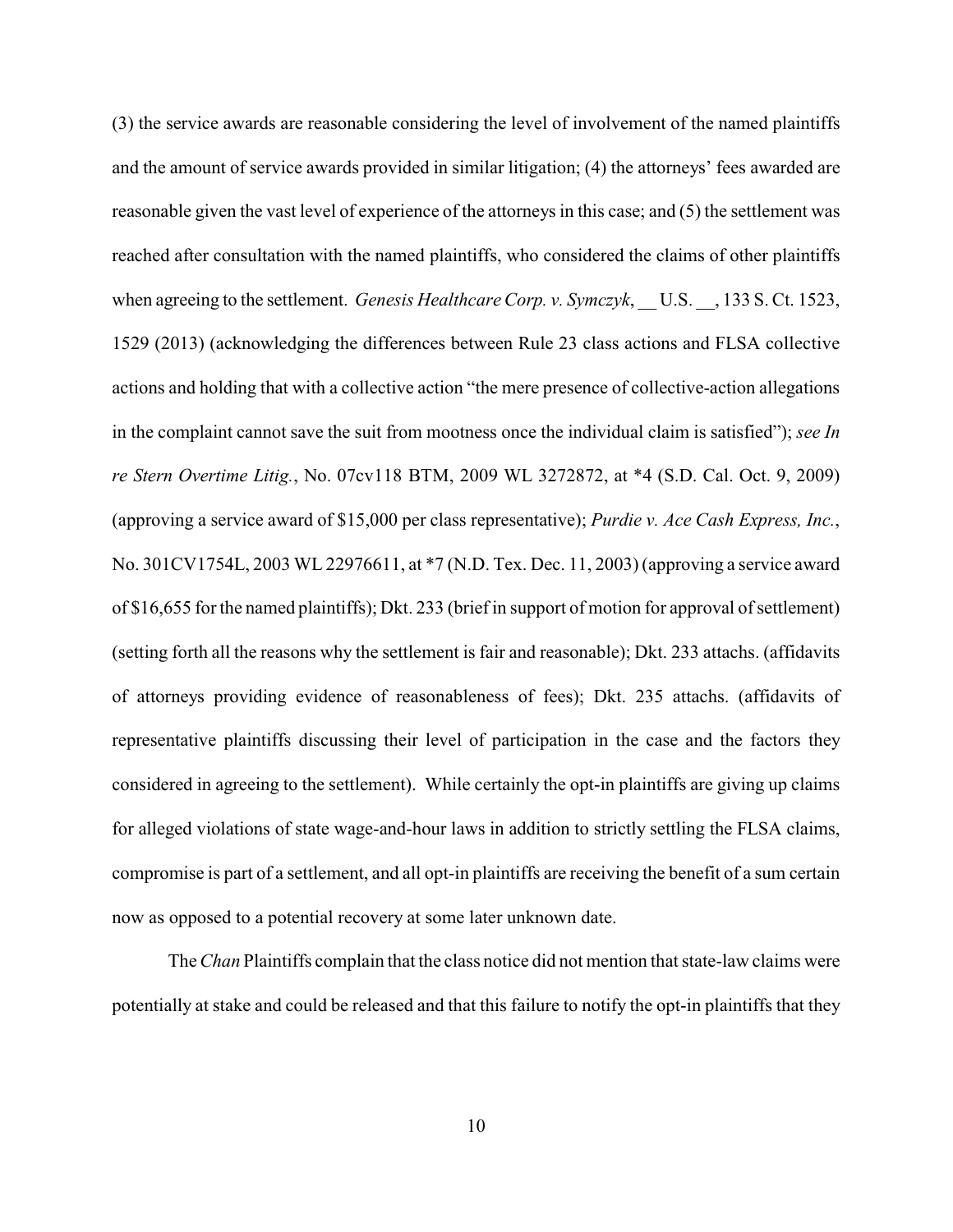may lose the ability to pursue these claims is a violation of due process.<sup>3</sup> Dkt. 248. However, the opt-in plaintiffs knew from the notice form that this case pertained to alleged "unpaid overtime compensation." Dkt. 198-1. The notice form also states that the opt-in plaintiffs "will be designating representative plaintiffs to act on [their] behalf and to represent [their] interests." *Id.* The notice additionally states that the plaintiffs sought to "recover unpaid compensation and other damages." *Id.* The court finds that this notice, while not specifically mentioning state law wageand-hour claims, encompasses claims relating to not being paid for all hours worked. This would include the claim that the plaintiffs did not get their state-mandated breaks and meal periods that is asserted in the *Chan* case. *See* Dkt. 214 (*Chan* supplemental complaint). This claim specifically states that the plaintiffs and class members "were not permitted to take meal and rest break periods during their shifts . . . [and] were not paid for the time they worked when they were supposed to be taking meal/break periods during the relevant time periods." *Id.*

Certainly MDL Lead Counsel and the representative plaintiffs made a decision on behalf of the opt-in plaintiffs with which the *Chan* Plaintiffs do not agree. However, unlike the *Chan* Plaintiffs, the opt-in plaintiffs specificallydesignated the representative plaintiffs to make these types of decisions for them when they signed the consent form, which states: "I designate and authorize the representative plaintiffs as my agents to make decision on my behalf concerning the case, the method and manner of conducting the case, entering into a contingency fee agreement concerning attorneys' fees and case expenses, entering into a settlement agreement, and all other matters pertaining to this litigation." *See, e.g.*, Dkt. 230-1. These opt-in plaintiffs chose counsel to represent

<sup>&</sup>lt;sup>3</sup> While the time to object to the notice passed long ago, the *Chan* Plaintiffs assert that this objection has just become ripe as they had no indication that a settlement releasing claims broader than those contained in the notice would be reached until now. Dkt. 248.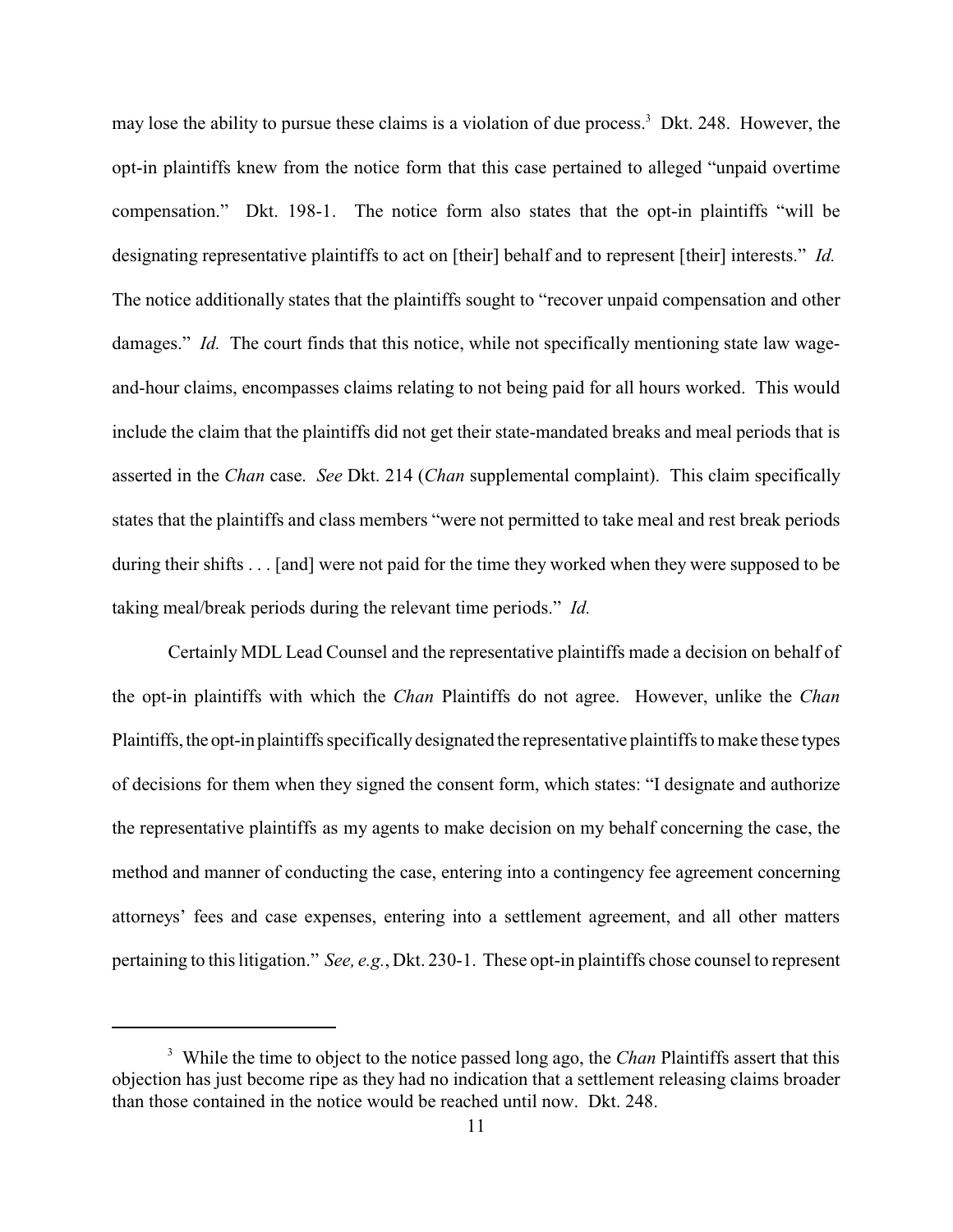their interests, and the court, after reviewing the settlement, believes counsel and the representative plaintiffs appropriately considered the interests of all opt-in plaintiffs when agreeing to the settlement on their behalf.

## **C. Need for "Final" Certification Ruling**

The *Chan* Plaintiffs also argue that it was a manifest error of law for the court to approve the settlement without first making a "final" class certification ruling. Dkt. 241. The court conditionally certified the class on August 10, 2012. Dkt. 81. While there is a second stage in FLSA collective action cases during which the court may *decertify* the class if the plaintiffs are not similarly situated in light of information gathered during post-certification discovery, there was no need to reach the decertification stage here since the parties settled the case.<sup>4</sup> The *Chan* Plaintiffs cite cases from district courts outside of the Fifth Circuit indicating that a"final" certification is required prior to approving an FLSA collective action settlement. *See* Dkt. 241. However, courts in the Fifth Circuit have never imposed such a requirement and the court is not persuaded that it is necessary or appropriate.

<sup>&</sup>lt;sup>4</sup> The *Chan* Plaintiffs express a concern that the Washington opt-in plaintiffs are not similarly situated to the named plaintiffs in the *Chaplin* and *Richardson* cases because there are not state meal and rest break claims in *Chaplin* and *Richardson*. Dkt. 241. However, one of the named plaintiffs in *Richardson* asserted that he had meal and rest break issues similar to those asserted in the *Chan* case. Dkt. 235, Ex. 2. Moreover, MDL Lead Counsel notes that they started asserting state-law claims shortly before settlement was reached and were "ready to bring all necessary claims on behalf of all opt-ins, if a settlement had not been reached." Dkt. 245.